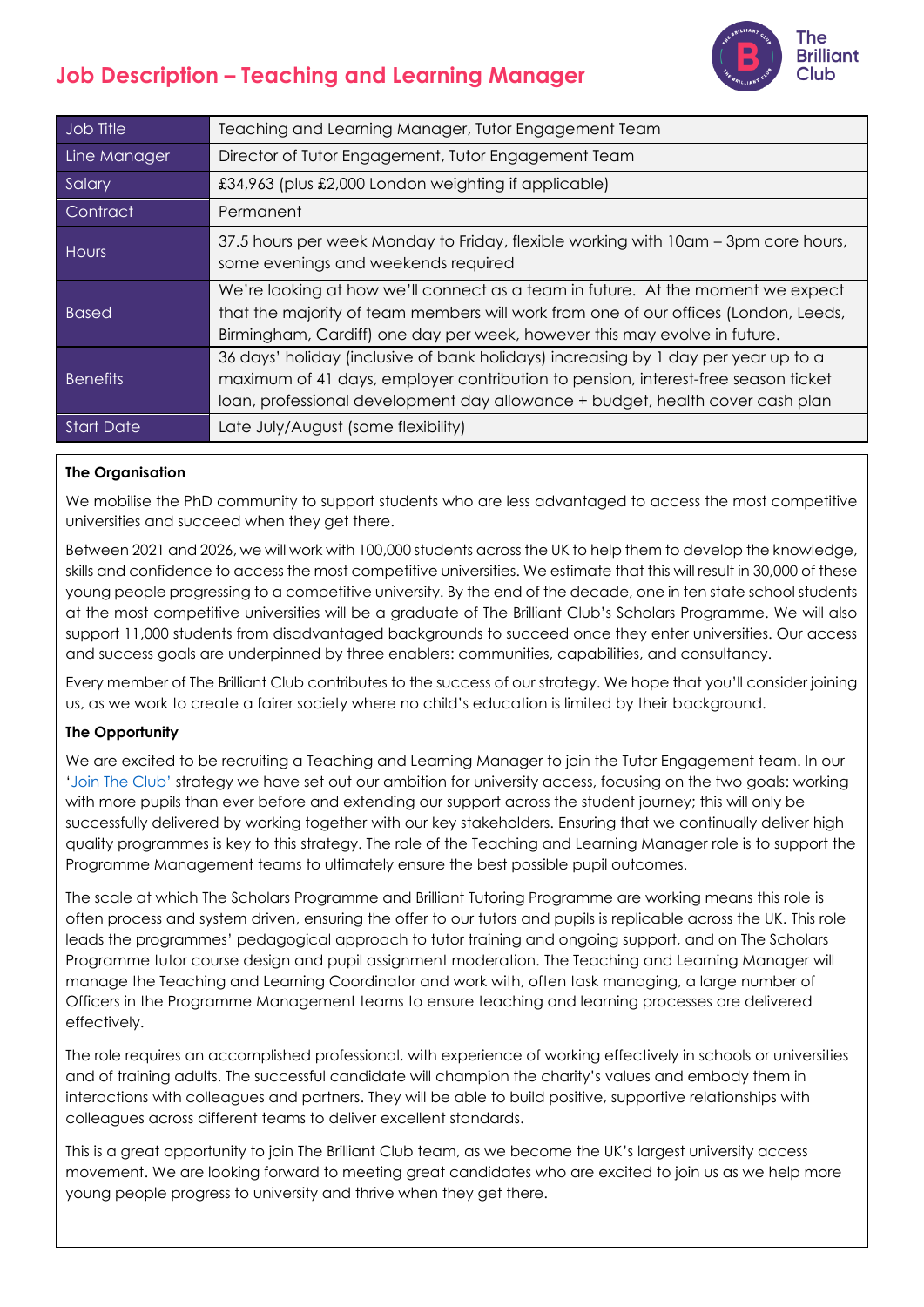

We think it is important that our charity reflects the lived experience of our beneficiaries, and we want to be an organisation where employees from any background can thrive. We particularly welcome applications from disabled, Black, Asian and Minority Ethnic (BAME), Lesbian, Gay, Bi, Trans including non-binary (LGBTQ+) candidates, and candidates from low income families. These groups are currently underrepresented at The Brilliant Club and we are committed to increasing representation and diversity at the charity.

| To Apply               | Please click here to fill out our Equality and Diversity Monitoring Form and here to submit<br>your application. Please note that we will not consider applications that do not refer to<br>this post. |
|------------------------|--------------------------------------------------------------------------------------------------------------------------------------------------------------------------------------------------------|
| <b>Deadline</b>        | 9am on Friday 24th June                                                                                                                                                                                |
| <b>Interviews</b>      | First Round: 30 <sup>th</sup> June, Second Round: 6 <sup>th</sup> July                                                                                                                                 |
| <b>Further Details</b> | Please visit www.thebrilliantclub.org or call Nato Asaturov on 020 3005 3341                                                                                                                           |

### **Person Specification**

### **Time and Resource Management**

- Excellent organisational and project management skills, with an ability to prioritise and manage time effectively
- Understands the importance of budget management and ensuring processes are followed by their team
- Ability to identify opportunities to save time/resource
- Helps others to develop the skills and behaviours to build good time and resource management

### **External Stakeholder Knowledge and Management**

- Confidence handling enquiries from external stakeholders and adapting approach to meet different needs
- Represents the needs of external stakeholders in internal discussions, to ensure that they are considered in decision-making

### **Communication**

- Excellent written and verbal communication, taking responsibility for ensuring high-quality communications from within their team
- Confidently adapts content, tone, and delivery of written and oral communication to the needs of the audience
- Excellent pedagogical delivery, identifying and leading on improvements in delivery in the wider team

## **Initiative and Problem Solving**

- Proactivity in seeking to enhance processes and identifying emerging risks, solving problems and suggesting solutions as they arise
- Ability to spot inefficiencies in systems and suggest or implement improvements
- Encourages a culture of innovation

### **Developing Self and Others**

- Self-reflective and committed to own professional development
- Stretches self, team members and colleagues to develop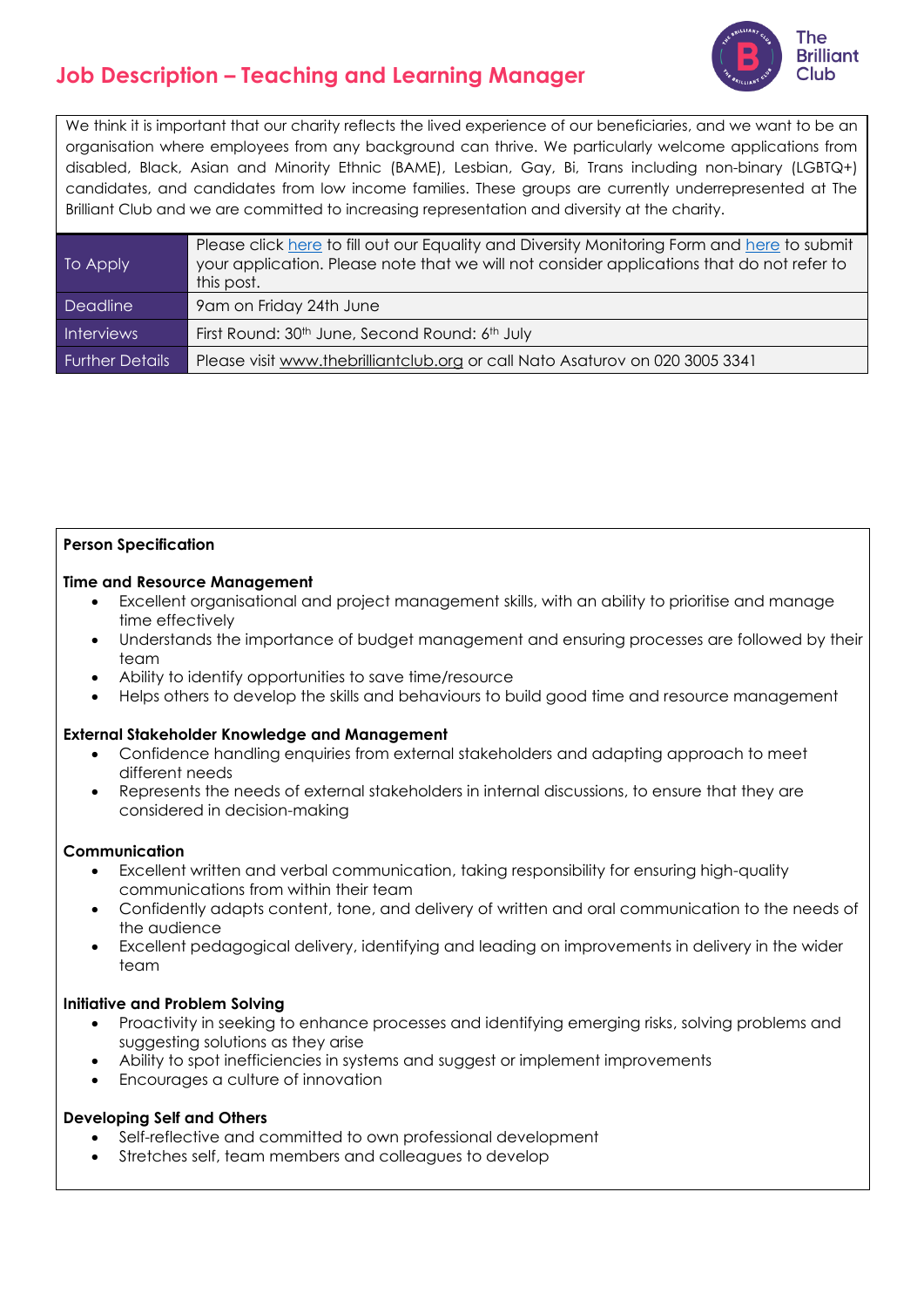

### **Role Specific Knowledge and Skills**

- Essential Teaching skills, including training adults
- Essential Experience of developing and quality assuring training materials
- Essential Knowledge of the school and university sectors, including the university access agenda
- Essential Capable of adapting quickly to new systems and interfaces. Excellent knowledge and confidence of using different IT platforms in particular CRM systems and Microsoft Office

### **Role specific Experience and Qualifications**

- Essential Qualified teacher (QTS or above) or academic research experience (PhD or above)
- Essential Demonstrable experience of leading and delivering through others
- Essential Demonstrable experience of working in/with schools or the higher education sector
- Desirable Proven experience in university access
- Desirable experience of line management or leading and delivering through others

### **Key Areas of Responsibility**

**The following areas of responsibility are the core of the role. However, the role is flexible and will vary according to the needs of the team, and the background and experience of the successful applicant.**

### **Leadership**

- Lead the Teaching and Learning strategy across The Scholars Programme and Brilliant Tutoring Programme
- Line manage a small Teaching and Learning team, currently a Teaching and Learning Coordinator
- Manage the delivery of Teaching and Learning activity through members of the Programme Management team; this will include directly allocating tasks, ensuring the required staffing capacity and quality assuring the work of colleagues you don't line manage. You will act as a point of escalation for troubleshooting on Teaching and Learning activity if the Programme Management team cannot come to a resolution
- Oversee any Teaching and Learning associated SMART Targets that are allocated to Programme Officers in the Programme Management teams as part of their annual performance plan
- Oversee the budget for tutor training in TSP and BTP, ensuring that any expenditure remains in budget

### **Teaching and Learning Activities**

- Manage the core teaching and learning priorities of TSP and BTP for tutors including course design, tutor training, ongoing tutor support and pupil assignment moderation. This should ensure highquality delivery and excellent pupil outcomes and will include setting up and refining processes and systems across the Programme Management teams as well as refining our pedagogical approach
- Lead on the creation of curriculum and resources for TSP and BTP tutor induction and training, including liaising with the Recruitment and Retention team to ensure this flows on from the tutor recruitment processes. We provide induction training to tutors three times a year at the start of each term and this training includes both an online and in person element
- Lead on the training of the wider Programme Management teams for all Teaching and Learning processes and delivery
- Support the Teaching and Learning Coordinator to oversee the logistics of Teaching and Learning processes, including in person tutor training events and the printing and delivery of pupil course handbooks into schools
- Continually support and upskill the TSP and BTP team members to improve their pedagogical delivery of sessions and share best practice across the teams